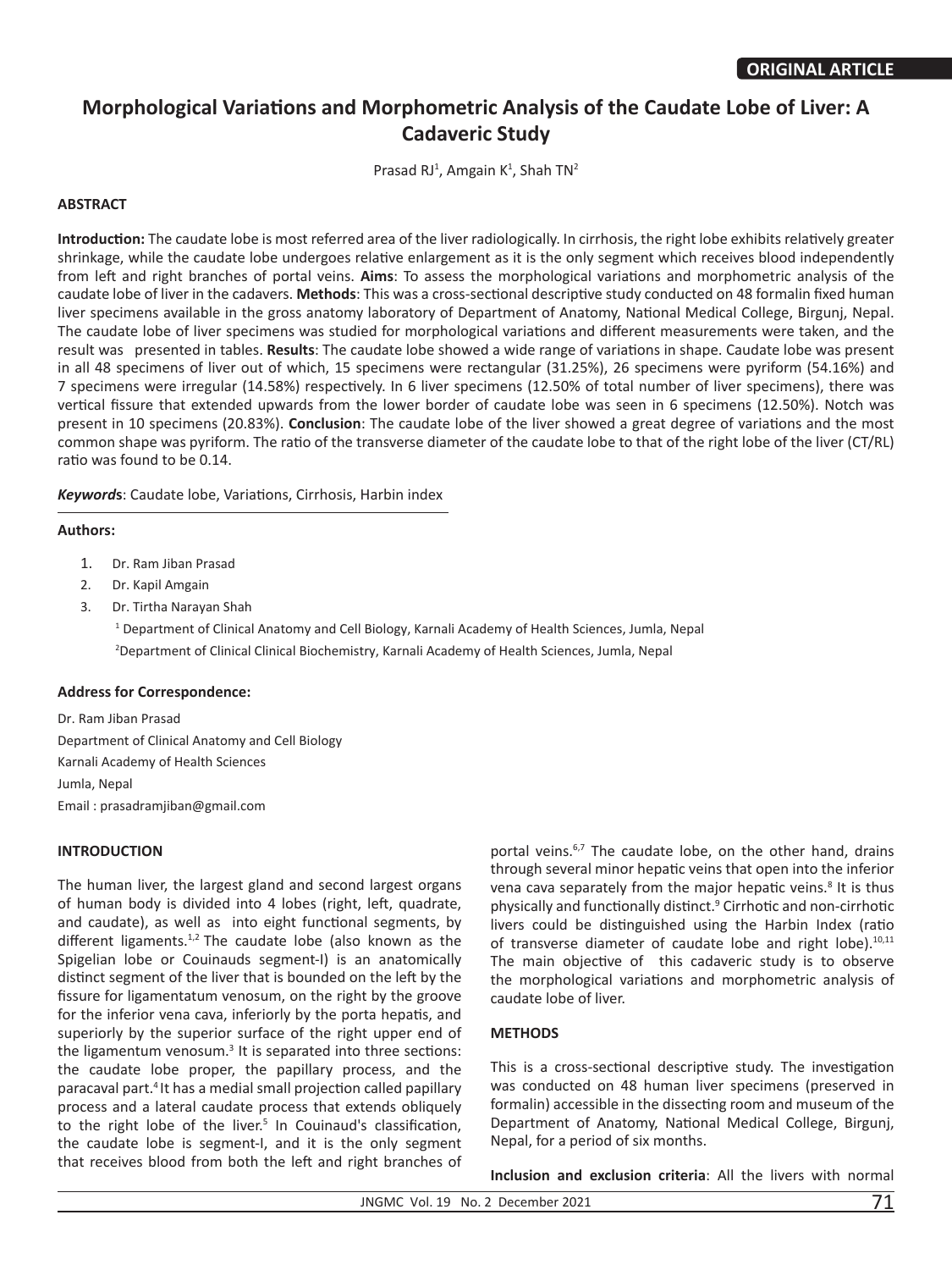anatomical features available in the department of anatomy were selected and human cadaveric liver specimens which were damaged during dissection, having cirrhotic changes, tumors, performing hepatic surgery and obvious hepatomegalic livers were excluded from this study.

**Morphology of the caudate lobe of liver**: The gross anatomy of caudate lobe was studied for its shape, presence or absence of fissure, or notch and presence or absence of papillary and caudate processes and their variations. On the basis of its shape as described in various literature we have grouped all the liver specimens into three categories: rectangular, piriform and irregular. $11$ 

| <b>Piriform</b>                                                                                     | Rectangular                                                                                                                   | <b>Irregular</b>                                                                                                     |  |
|-----------------------------------------------------------------------------------------------------|-------------------------------------------------------------------------------------------------------------------------------|----------------------------------------------------------------------------------------------------------------------|--|
| Caudate lobe wider<br>at either superior<br>or inferior extent,<br>narrow at the<br>opposite extent | Caudate lobe<br>roughly equal in size<br>at both superior<br>and inferior extents,<br>overall presents a<br>rectangular shape | Caudate lobe has<br>irregular boundaries<br>and does not fit<br>either piriform<br>or rectangular<br>classifications |  |

#### *Table I: Classification of caudate lobe of liver on the basis of its shape*

**Morphometry:** The maximum transverse dimension of the caudate lobe (CT) [Figure 1] and right lobe (RL) [Figure 3] and the vertical extent (length) of both caudate lobe [Figure 2] and right lobe [Figure 4] were measured using vernier caliper. The Harbins Index (CT\RL) is then calculated by dividing the maximum transverse diameter of caudate lobe by maximum transverse diameter of right lobe.

The transverse diameter of caudate lobe is the distance from the most medial margin of caudate lobe to the right lateral wall of the portal vein, and transverse diameter of right lobe extends from the right lateral wall of the portal vein to the most lateral margin of the right lobe. Similarly, the length of caudate lobe and right lobes were measured at the level of greatest longitudinal extension of the caudate lobe. The caliper is manufactured by Syber Hegne and Company AG. Wiesentrausses 8, 8008 Zurich, Switezerland. All the measurements of caudate lobe and right lobe of liver were taken three times, and the mean readings of each parameter were recorded in performa as final readings.

**Data management and analysis:** All the measurements and morpholofical features are first collected in the performa and entered in Excel 2007 and the mean, standard deviation and percentage were calculated. Measurements of transverse diameter of the caudate lobe and the right lobe of the liver were expressed in the form of mean standard deviation (SD) in table and compare it with the other similar study.





*Figure 1: Measurement of transverse diameter of caudate lobe*

*Figure2: Measurement of the vertical length of the caudate lobe*



*Figure 3: Measurement of transverse diameter of the right lobe of liver*



*Figure 4: Measurement of vertical length of the right lobe of liver*





*Figure 5: Pyriform Figure 6: Rectangular*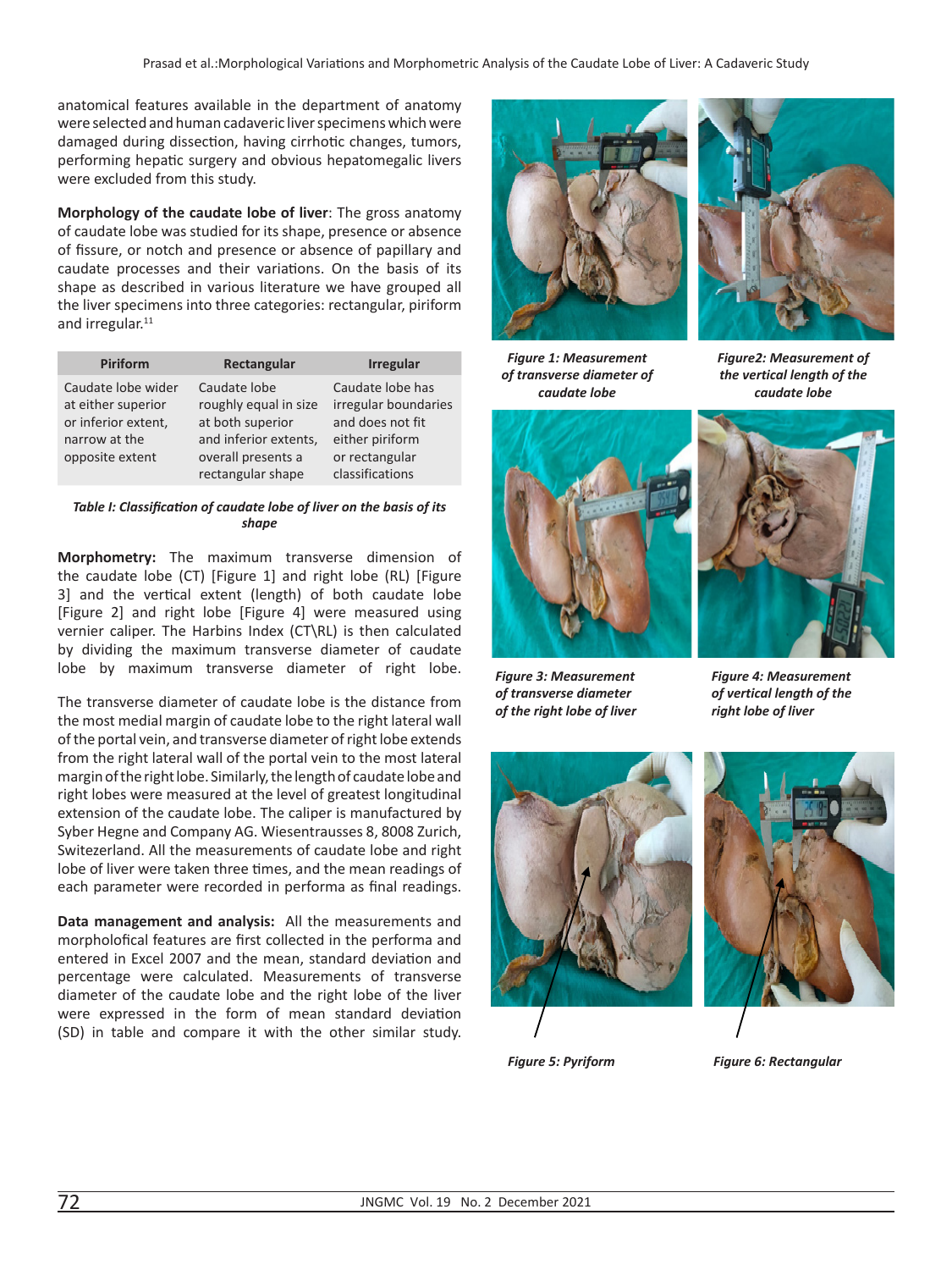

*Figure 7: Irregular Figure 8: Fissure*

# **RESULT**

The shape of the caudate lobe varied dramatically. All 48 liver specimens had a caudate lobe, with 15 being rectangular (31.25%), 26 being pyriform (54.16%), and 7 being irregular (14.58%). (Figures 5, 6, 7). A vertical fissure extending upwards from the bottom border of the caudate lobe was found in 6 liver specimens (12.50 % of the total number of liver specimens) (Figure 8). In 10 specimens (20.83%), Notch was present.

| <b>Morphological features</b> |             | <b>Frequency</b><br>(N) | Percentage<br>(%) |
|-------------------------------|-------------|-------------------------|-------------------|
| Shape                         | Pyriform    | 26                      | 54.16             |
|                               | Rectangular | 15                      | 31.25             |
|                               | Irregular   | 7                       | 14.58             |
| <b>Notch</b>                  |             | 10                      | 20.83             |
| <b>Vertical Fissure</b>       |             | 6                       | 12.50             |

#### *Table II: Frequency of distribution of cadaveric Liver*

Table III represents various ranges of different diameters and their Mean ±SD of cadaveric livers. The caudate lobes transverse diameter (Figure 1) ranged from 19.24 to 43.01 mm, with a mean length of 30.05 mm. The caudate lobe's vertical length (Figure 2) ranged from 49.61 to 70.22 mm, with a mean of 57.46 mm. The right lobes transverse diameter (Figure 3) measured from the right lateral wall of the major portal vein ranged from 61.05 to 111.25 mm, with a mean length of 90.87 mm. The right lobes vertical length (Figure 4) ranged from 109.27 to 149.12 mm, with a mean of 127.31 mm. The caudate lobe area ranged from 1003.65-2394.83 sq. mm, with a mean of 1728.62sq.mm. The right lobe area ranged from 7387.05 to 11532.34sq.mm, with a mean of 11610.41mm. The caudate lobe to right lobe ratio ranged from 0.074 to 0.244mm. The transverse diameter of the caudate lobe to the right lobe was 0.14 on average.

| <b>Measurement</b>                            | Range (mm)       | <b>Meant SD</b>  |
|-----------------------------------------------|------------------|------------------|
| Transverse diameter<br>of caudate lobe        | 19.24-43.01      | 30.05±4.93       |
| Vertical length of<br>caudate lobe            | 49.61-70.22      | 57.46±5.26       |
| Transverse diameter<br>of right lobe          | 61.05-111.25     | 90.87±12.52      |
| Vertical length of<br>right lobe              | 109.27-149.12    | 127.31±11.57     |
| Area of caudate lobe<br>(in mm <sup>2</sup> ) | 1003.65-2394.83  | 1728.62±328.37   |
| Area of right lobe (in<br>mm <sup>2</sup>     | 7387.05-11532.34 | 11610.41±2119.83 |
| Ratio of caudate<br>lobe to right lobe        | 0.074-0.244      | 0.14             |

*Table III: Various measurements of cadaveric livers*

| <b>Shape</b>       | Sahni et<br>al <sup>11</sup><br>(200) | Joshi<br>et al <sup>5</sup><br>(90) | Chavan<br>et al <sup>14</sup><br>(50) | <b>Nayak</b><br>$et$ al <sup>16</sup><br>(55) | Present<br>study<br>(48) |
|--------------------|---------------------------------------|-------------------------------------|---------------------------------------|-----------------------------------------------|--------------------------|
| Rectangular        | 94.5%                                 | 58%                                 | 48%                                   |                                               | 31.25%                   |
| Triangular         | ٠                                     | 22%                                 | 4%                                    | ۰                                             |                          |
| Elongated          |                                       |                                     |                                       |                                               |                          |
| Pyriform           | 4.5%                                  |                                     | 26%                                   |                                               | 54.16%                   |
| Inverted<br>flask  |                                       |                                     | 2%                                    |                                               |                          |
| <b>Heart Shape</b> | ٠                                     |                                     |                                       |                                               |                          |
| Square             |                                       |                                     | 6%                                    |                                               |                          |
| <b>Bicornuate</b>  |                                       | 20%                                 |                                       |                                               |                          |
| Irregular          | 1%                                    |                                     |                                       |                                               | 14.58%                   |
| Oval               |                                       |                                     | 14%                                   |                                               |                          |
| Dumb-bell          |                                       |                                     |                                       | 1.81%                                         |                          |

### *Table IV: Comparison of measurements among previous and present study*

## **DISCUSSION**

The liver starts its organogenesis during the third week of foetal phase. During its development it passes through a complex embryological process yet its gross defects are quite infrequent. The caudate lobe has clinical importance due to its independent biliary drainage and blood supply; hence it shows paradoxical behaviour in comparison with the rest regions of the liver like in liver cirrhosis.

Present investigation demonstrates the caudate lobe was discovered in all the 48 specimens, which is compatible with the work of Joshi et al.<sup>5</sup> However, according to Aktan et al<sup>12</sup> in 54 livers, there was absence of caudate lobe in 7.41 %. Various morphologies of the caudate lobe were discovered in which 15 specimens were rectangular (31.25 %), 26 specimens were pyriform (54.16%) and 7 specimens were irregular (14.58 %) in shape, respectively. Out of 90 specimens tested by Joshi